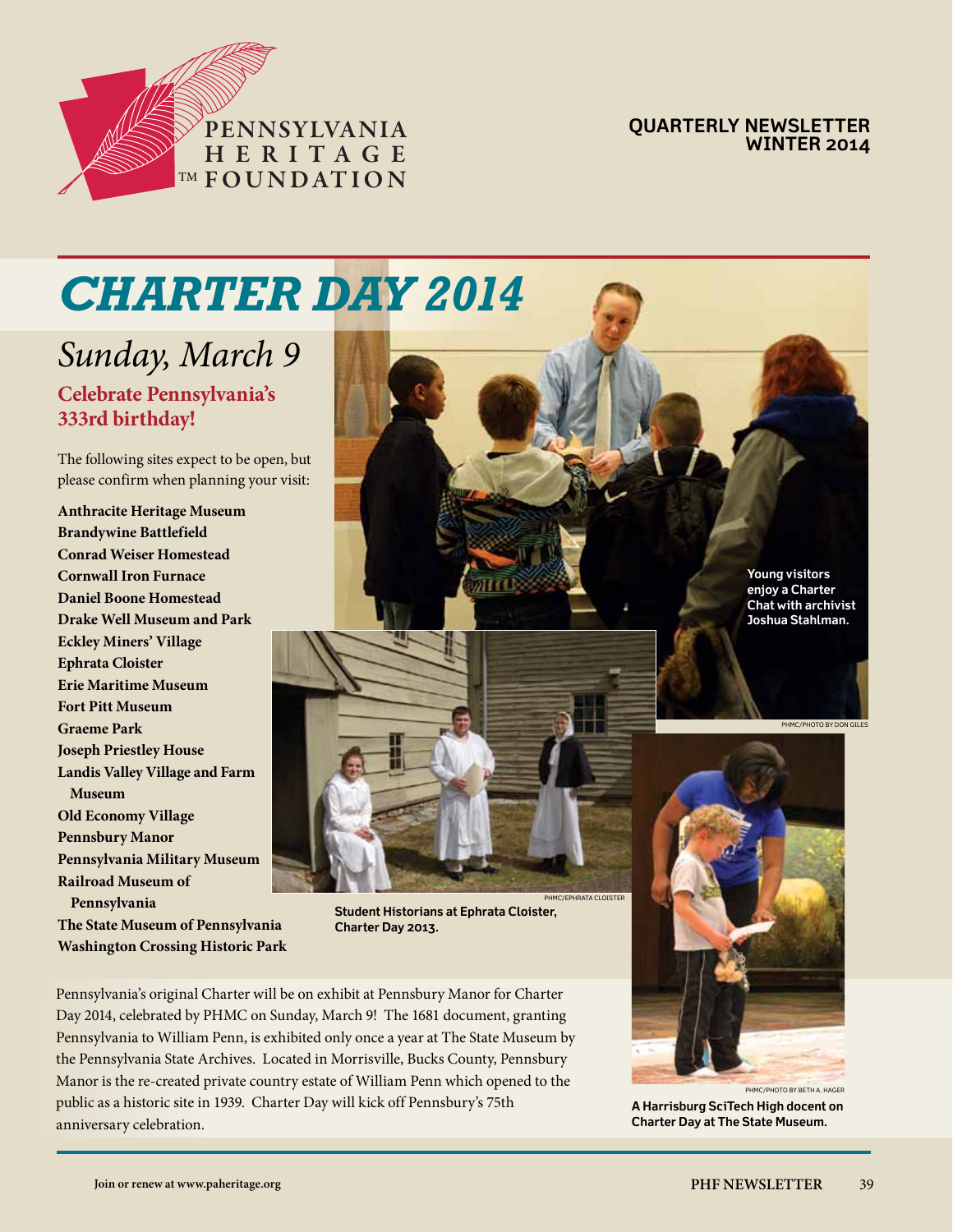

*We're changing our calendar!* **We will no longer list the full event calendar in our quarterly newsletter but will highlight exhibits and selected events. You have lots of options to learn about events along the Pennsylvania Trails of History®.** ED We're

- **Follow the Pennsylvania Heritage Foundation on Facebook.**
- **Follow the Pennsylvania Trails of History® and individual sites on Facebook.**
- **Read our monthly e-newsletter! If you're not receiving our e-newsletter, please share your e-mail address with Bonnie Inscore, membership coordinator, c-binscore@pa.gov or 717-787-2407.**
- **Visit our website at www.paheritage.org.**
- **Visit websites for individual museums and historic sites.**
- **Subscribe to our** *Trailheads* **blog at patrailheads.blogspot.com**

# **Trails of History WINTER HOURS AN contact information [**

#### **BRANDYWINE BATTLEFIELD PARK**

Chadds Ford, 610-459-3342 www.brandywinebattlefield.org January 1 through March 8, closed. March 9–31, open Friday through Sunday.

#### **BUSHY RUN BATTLEFIELD**

Jeannette, 724-527-5584 www.bushyrunbattlefield.com Closed January through March.

#### **CONRAD WEISER HOMESTEAD**

Womelsdorf, 610-589-2934 www.conradweiserhomestead.org January through March, closed to the public except Charter Day (March 9) and March 16.

## **CORNWALL IRON FURNACE**

Cornwall, 717-272-9711 www.cornwallironfurnace.org January through March, open Thursday– Sunday and by appointment.

# **DANIEL BOONE HOMESTEAD**

Birdsboro, 610-582-4900 www.danielboonehomestead.org January through February, open Saturday and Sunday. March, open Friday–Satuday.

#### **DRAKE WELL MUSEUM**

Titusville, 814-827-2797 www.drakewell.org January through March, open Wednesday–Sunday.

# **ECKLEY MINERS' VILLAGE**

Weatherly, 570-636-2070 www.eckleyminersvillagemuseum.com January through March, visitor center open but village buildings closed.

#### **EPHRATA CLOISTER**

Ephrata, 717-733-6600 www.ephratacloister.org January through February, open Wednesday–Sunday. March, open Tuesday–Sunday.

# **ERIE MARITIME MUSEUM AND FLAGSHIP NIAGARA**

Erie, 814-452-2744 www.flagshipniagara.org www.eriemaritimemuseum.org January through March, open Thursday–Saturday.

#### **FORT PITT MUSEUM**

Pittsburgh, 412-281-9285 www.heinzhistorycenter.org Open daily.

#### **GRAEME PARK**

Horsham, 215-343–0965 www.graemepark.org Open Friday–Sunday.

#### **HOPE LODGE**

Fort Washington, 215-646–1595 www.ushistory.org/hope January through March, closed.

# **JOSEPH PRIESTLEY HOUSE**

Northumberland, 570-473-9474 www.josephpriestleyhouse.org January 1–March 8, closed except for January 5 and by appointment. March 9–March 31, open Saturday and Sunday.

# **LANDIS VALLEY VILLAGE AND FARM MUSEUM**

Lancaster, 717-569-0401 www.landisvalleymuseum.org January through March 8, open Wednesday–Sunday. March 9–March 31, open daily.

#### **OLD ECONOMY VILLAGE**

Ambridge, 724-266-4500 www.oldeconomyvillage.org Open Tuesday–Sunday.

# **PENNSBURY MANOR**

Morrisville, 215-946-0400 www.pennsburymanor.org January through February, open only by appointment. March, open Tuesday–Sunday.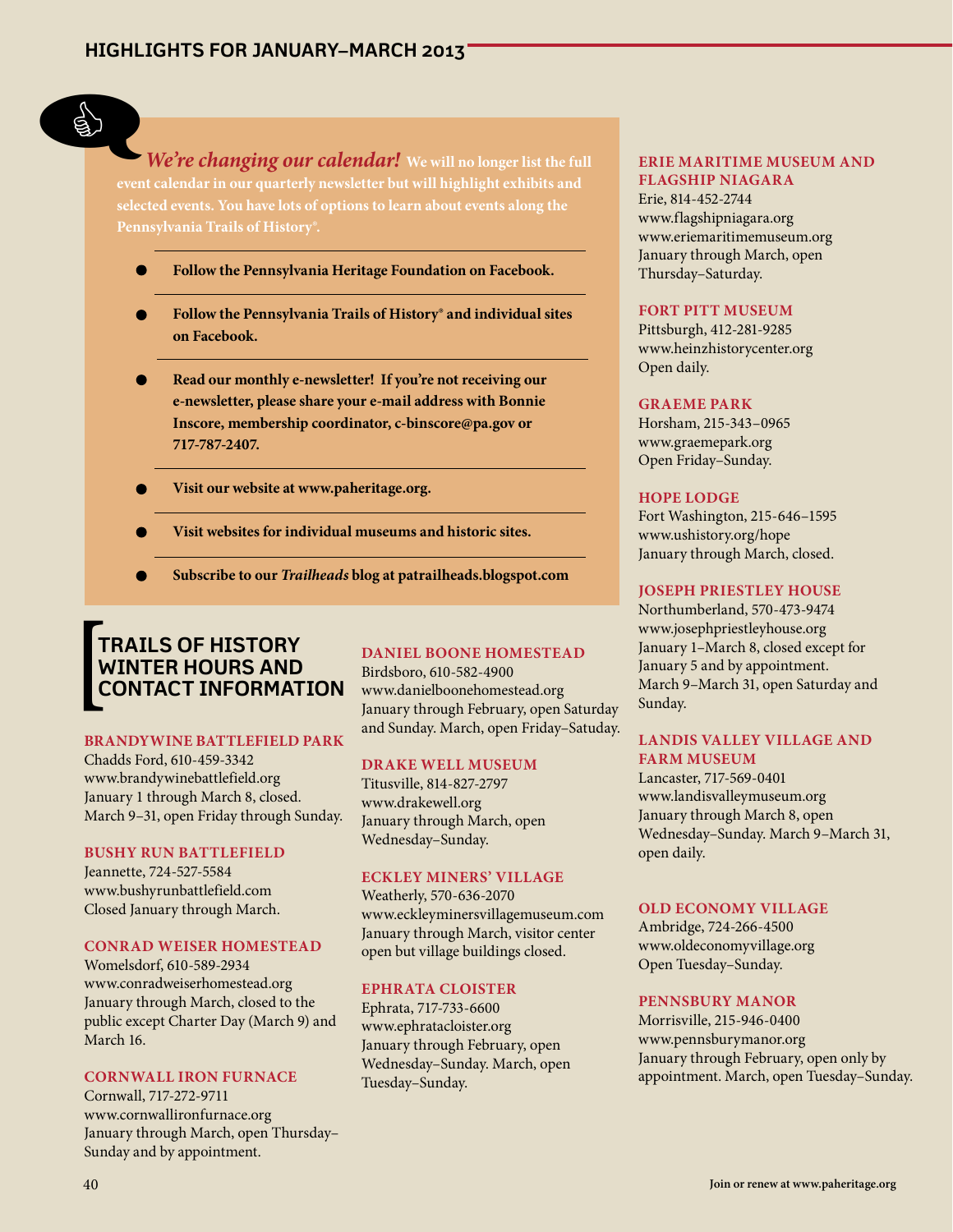# **PENNSYLVANIA ANTHRACITE HERITAGE MUSEUM**

Scranton, 570-963-4804 www.anthracitemuseum.org January through March closed each Monday.

## **PENNSYLVANIA LUMBER MUSEUM**

Galeton, 814-435-2652 www.lumbermuseum.org The Pennsylvania Lumber Museum is currently closed for renovations. Visit its Facebook page to see photographs of the project's progress.

#### **PENNSYLVANIA MILITARY MUSEUM**

Boalsburg, 814-466-6263 www.pamilmuseum.org January 1 through March 7, closed except by appointment. March 8–31, open Wednesday–Sunday.

# **RAILROAD MUSEUM OF**

**PENNSYLVANIA** Strasburg, 717-687-8628 www.rrmuseumpa.org Open Tuesday–Sunday. Open Dr. Martin Luther King Jr. Day (January 20) and Presidents' Day (February 17).

#### **SOMERSET HISTORICAL CENTER**

Somerset, 814-445-6077 www.somersethistoricalcenter.org Open Tuesday–Sunday.

#### **THE STATE MUSEUM OF PENNSYLVANIA**

Harrisburg, 717-787-4980 www.statemuseumpa.org Open regular schedule, Wednesday–Sunday.

## **WASHINGTON CROSSING HISTORIC PARK**

Washington Crossing, 215-493-4076 www.ushistory.org/washingtoncrossing January 1 through March 8, closed except by appointment. March 9–31, open Thursday–Sunday.

**The Friends of the State Museum hosted an opening for the** *Stories from the Homefront* **exhibit at The State Museum of Pennsylvania on September 20, which featured a presentation by the authors of** *The Civil War in Pennsylvania: A Photographic History***.** 



PHMC/photo by Don giles

**Participants included (from left) PHMC Executive Director James M. Vaughan; authors Kenneth C. Turner, David M. Neville and Michael G. Kraus; Jonathan Edmunds, Friends of the State Museum president and PHF board member; and David W. Dunn, director of The State Museum. Copies of**  *The Civil War in Pennsylvania: A Photographic History* **can be purchased at www.shoppaheritage. com and The State Museum Store, 300 North St., Harrisburg.**



# **LANDIS VALLEY village and farm MUSEUM**

Lancaster, 717-569-0401 www.landisvalleymuseum.org Through February 16, 2014, *I Thee Wed: Rural Pennsylvania Wedding Attire, 1830–1930.*



PHMC/LANDIS VALLEY VILLAGE AND FA



**First Lady and Commissioner Susan M. Corbett examines a cast iron garden chair during the opening of** *Chairs from the Collection of The State Museum of Pennsylvania***.**

#### **THE STATE MUSEUM OF PENNSYLVANIA**

Harrisburg, 717-787–4980 www.statemuseumpa.org

Through April 27, *Chairs from the Collection of The State Museum of Pennsylvania.*

Opening January 17, Dōshi Gallery's *Lost/Found World*, presented by the Susquehanna Art Museum.

Opening March 9, National History Day in Pennsylvania 2013 Winners on display, co-presented by the U.S. Army Heritage Center Foundation.

March 9–April 27, 2014, South Central Pennsylvania Arts and Writing Awards.